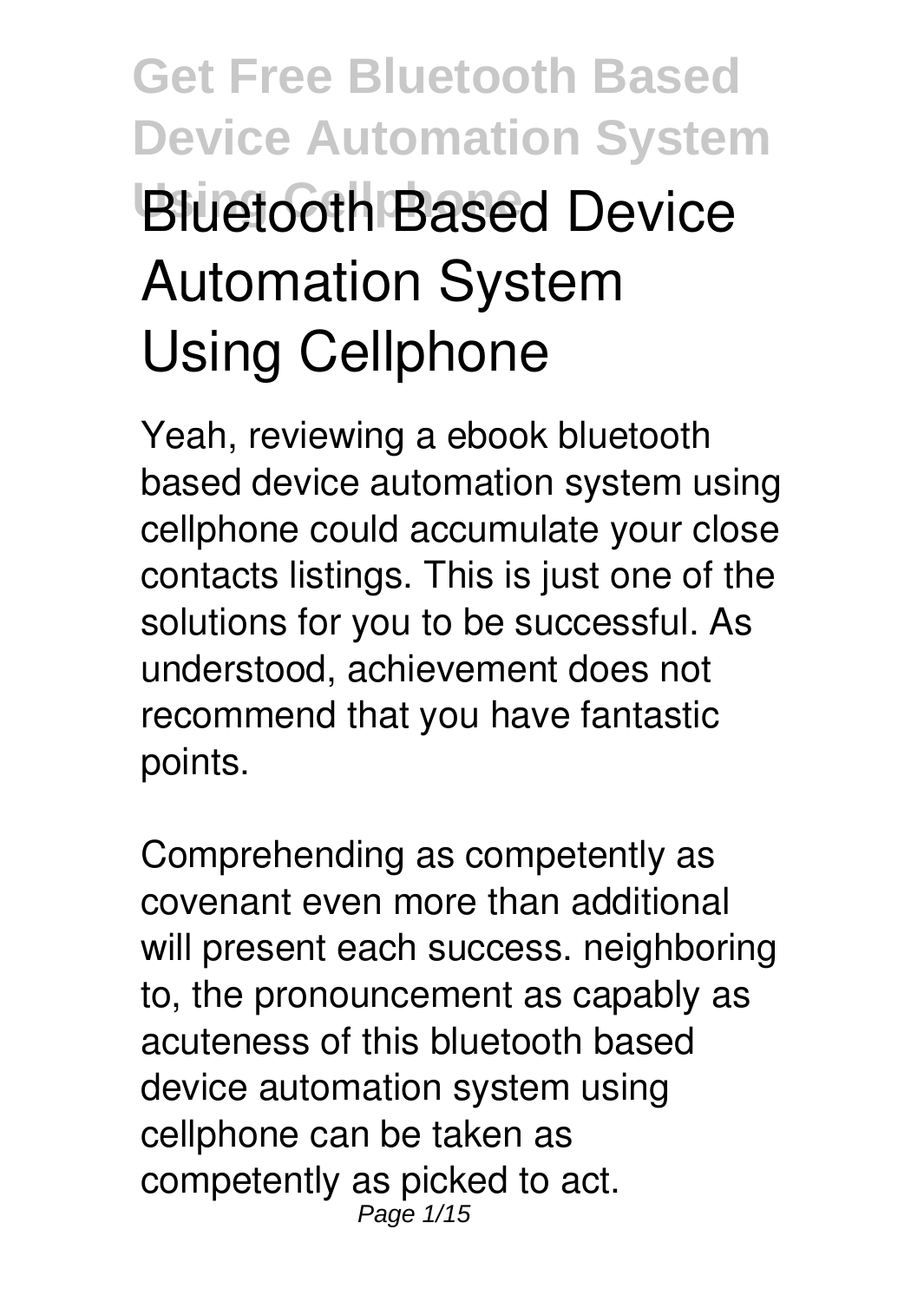### **Get Free Bluetooth Based Device Automation System Using Cellphone**

**Voice Recognition Wireless Home Automation \u0026 Sensors Monitoring System Based On Bluetooth Home Automation Control Devices Wireless Bluetooth Using Android Smartphone** *How to make Bluetooth Based Home Automation Using Arduino in Detailed* Bluetooth based home automation system using android phone **BLUETOOTH MODULE BASED HOME AUTOMATION** *Arduino Based Home Automation Using Bluetooth Android Smartphone Bluetooth and 8051 based home automation system Bluetooth based home automation system using arduino* Bluetooth Based home automation system project Bluetooth based home automation system using 8051 microcontroller **Home automation system using HC-05** Page 2/15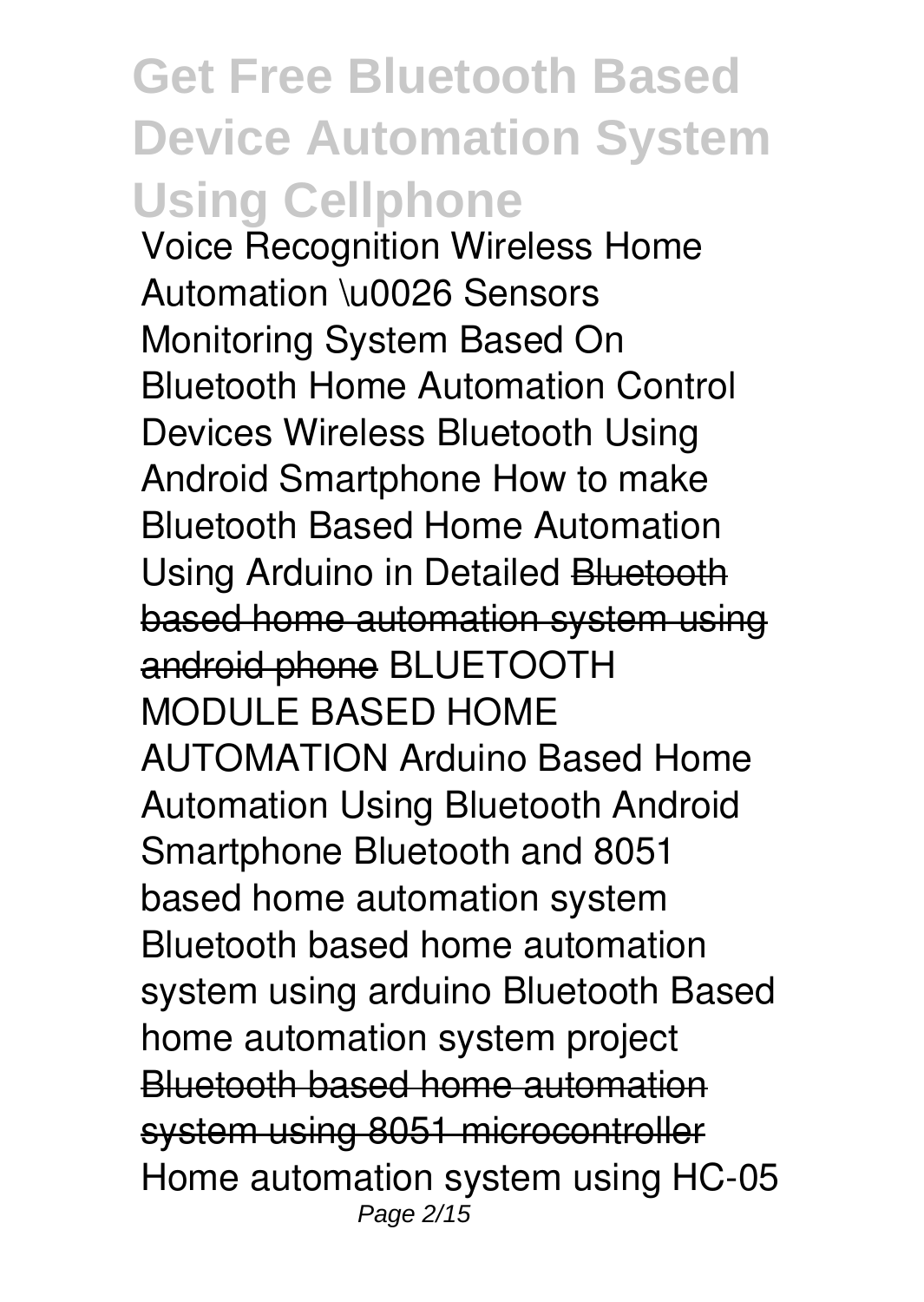**Using Cellphone Bluetooth module with Arduino Nano| Arduino project** Arduino-Bluetooth based Voice Controlled Home Automation System (ARU-1) IoT Based Home Automation System Over The Cloud (Final Year Project) My biggest Home Automation project using ESP32 | IoT Projects | ESP32 Projects | Ubidots | LCSC **ESP8266 Bluetooth | NodeMCU Bluetooth | ESP8266 Android application, HC05 or HC06 Bluetooth, ALLPCB** Bluetooth 8-Channel relay control ( Fan and Light ) board (with Android App) How to make Home Automation System Using Arduino- Code + Connection Arduino NANO Propeller LED Analog Clock *Control Home Appliances Using Mobile - ARDUINO PROJECTS* Android based home automation with Arduino *DIY Home Automation using Arduino Home* Page 3/15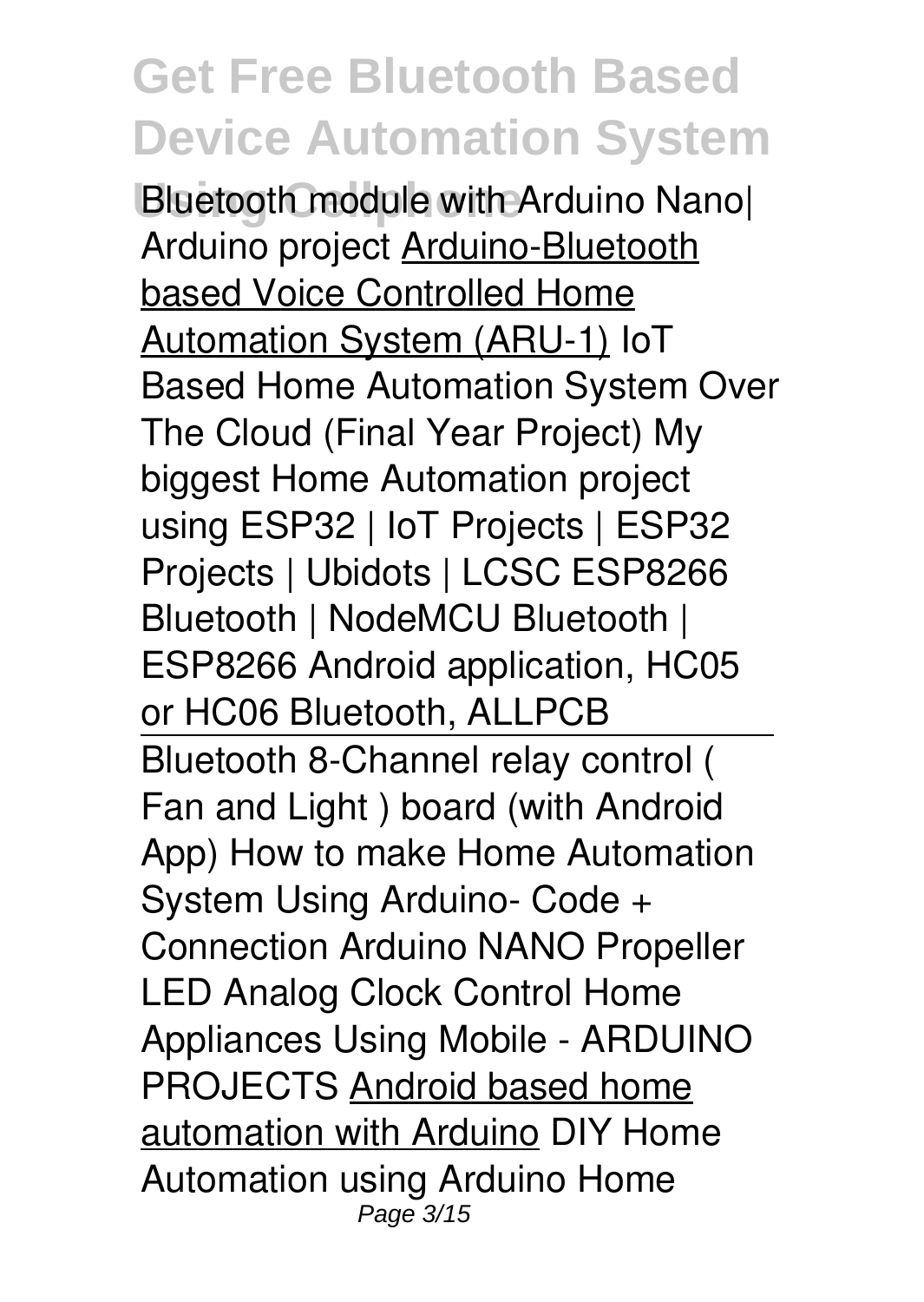**Using Cellphone** *automation using arduino || android home automation* HomeAutomation Using Arduino And Bluetooth Module | with complete project report **Home automation using arduino and Bluetooth ---2019** Home automation | How to make bluetooth based home automation using arduino Arduine Bluetooth Home Automation |10 Devices | PCB Arduino \u0026 bluetooth based home automation system Part2[HD] Home automation project with bluetooth and 8051 controlled via android application Voice Controlled Home Automation System | How to make voice control home *Home Automation With Arduino UNO 4 Channel Relay \u0026 Bluetooth | Android Home automation* **Bluetooth Based Device Automation System**

In this project, a home automation Page 4/15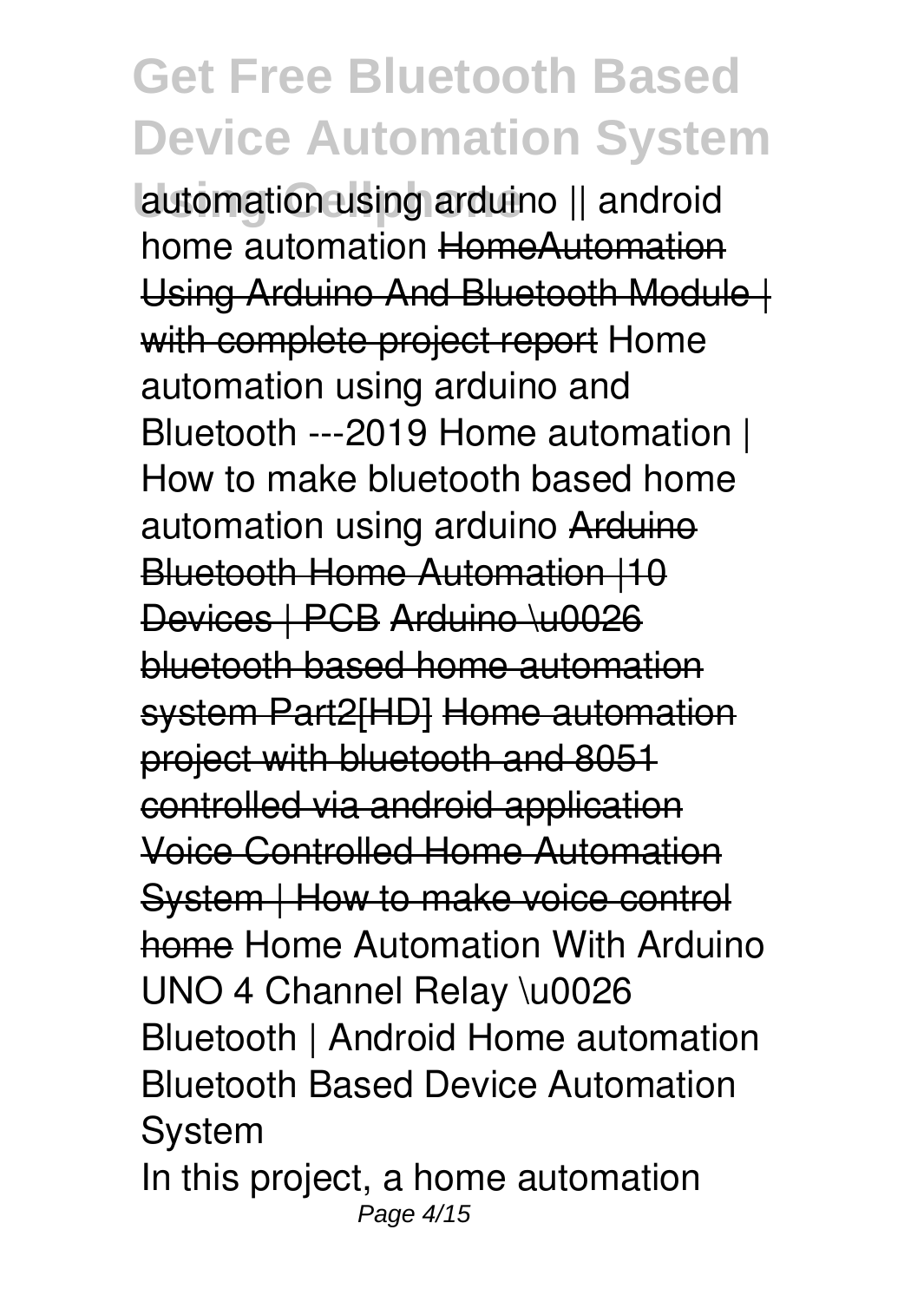system is designed which can be controlled by any smartphone. The automation system connects with the smartphone through Bluetooth. The smart phone sends control signals to switch home appliances ON or OFF by an android app through Bluetooth interface. The project is built on Arduino UNO and is used to control LEDs and four home appliances connected to the Arduino through relays.

**Bluetooth Controlled Home Automation System** Arduino based home automation using Bluetooth project helps the user to control any electronic device using Device Control app on their Android Smartphone. The android app sends commands to the...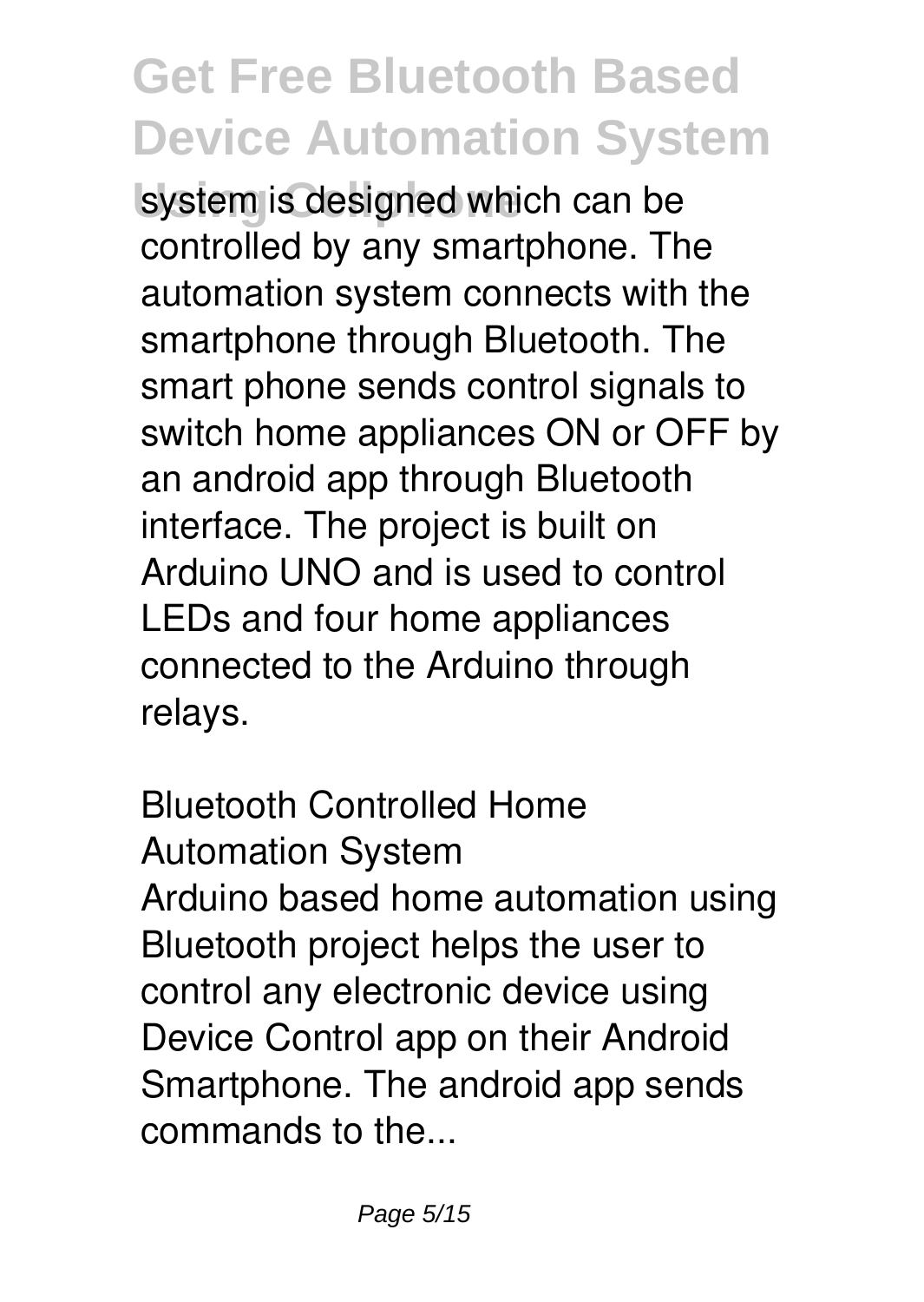**Home Automation using Arduino and Bluetooth module | by ...** and expensive change of infrastructure. We have proposed an automation system that can control appliances like TVs, Fan, Tube lights from an android mobile using Bluetooth. In this a low cost secure cell phone based, flexible automation system is introduced. Devices are connected to the Arduino BT board. The communication between the cell phone and the Arduino board is wireless. Additional devices can be connected into the system with little modifications.

**Bluetooth Based Device Automation System Using Cellphone** Bluetooth Controlled Home Automation System Using 8051 Microcontroller Imagine that you can Page 6/15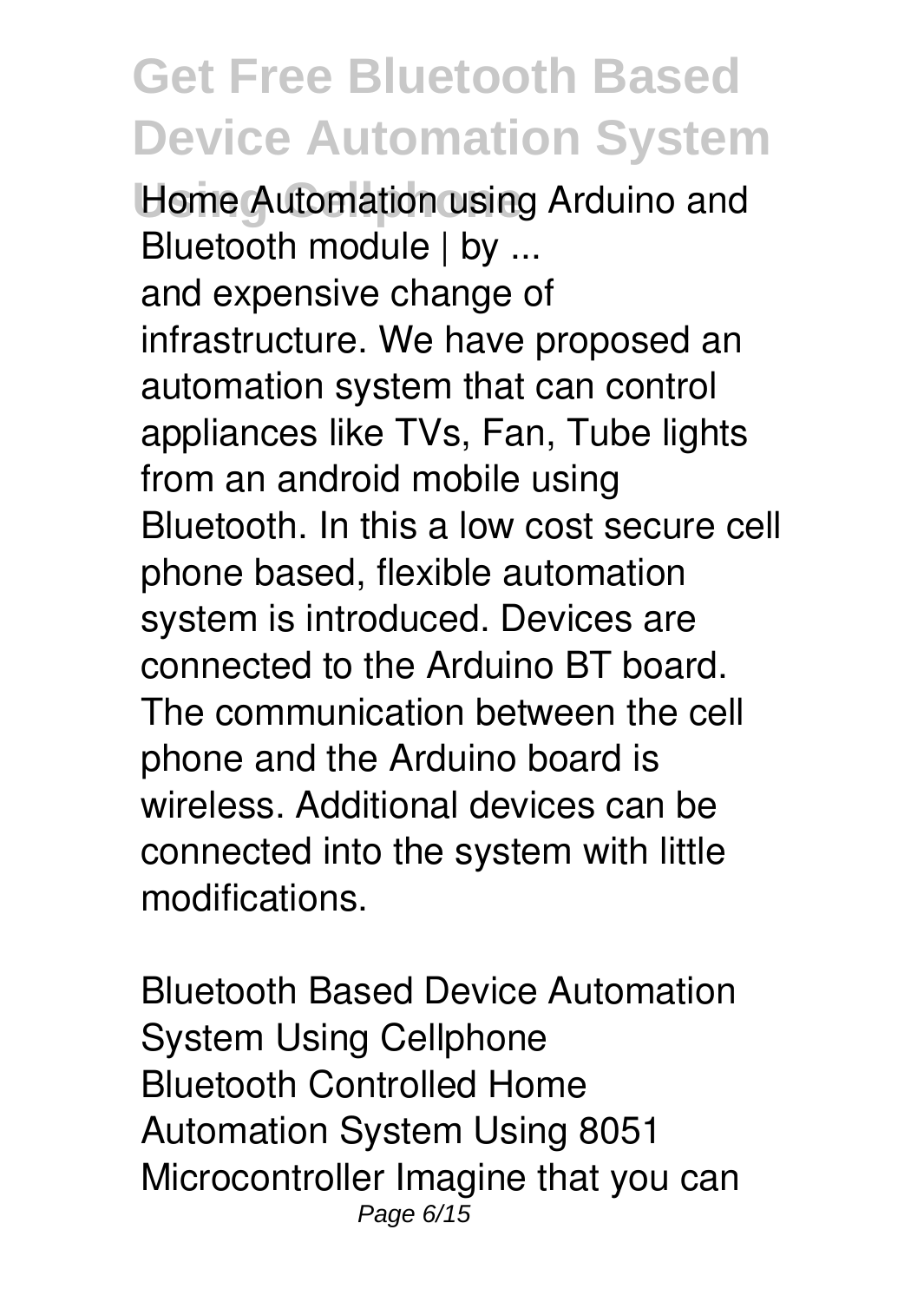control the electronic appliances of your home from anywhere inside the house, just using your Smart phone. In this project, we will use wireless Bluetooth technology to control the Home Electronic Appliances through a Android Phone.

**Bluetooth Controlled Home Automation System Using 8051 ...** The main purpose of **Bluetooth Based** Wireless Device Control for Industrial Automation Using Arduino is to get knowledge of design and fabrication. The design is an environment friendly and uses simple properties such as mechanical single conveyer and automation properties which uses microcontroller and sensor. The design is done so that ...

**BLUETOOTH BASED WIRELESS** Page 7/15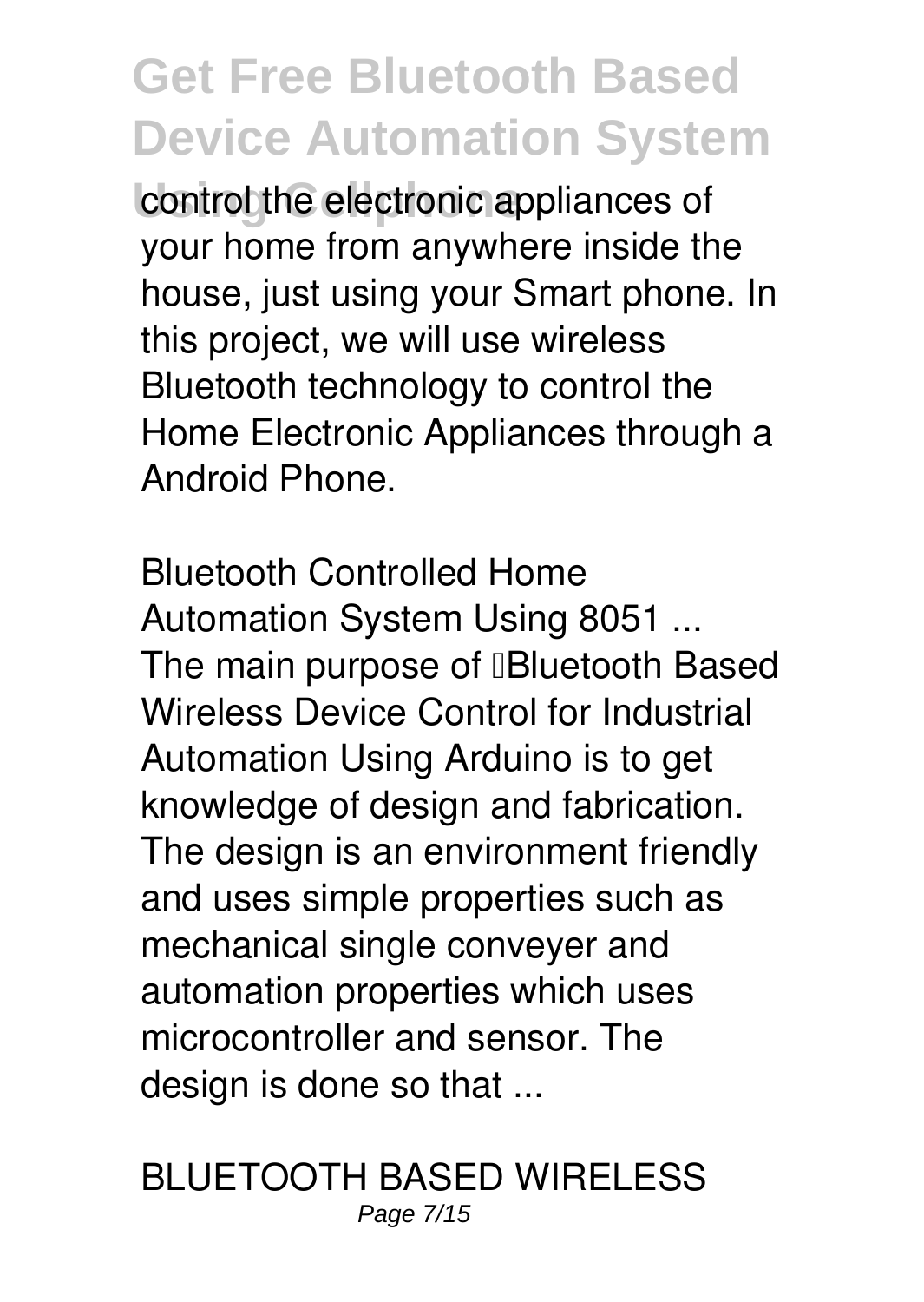#### **Using Cellphone DEVICE CONTROL FOR INDUSTRIAL ...**

Several wireless devices are available like Bluetooth, Zigbee and GSM. Researchers are targeting Bluetooth based home automation because of its cost. Many mobile phones have an in build Bluetooth....

**(PDF) Home automation using bluetooth - A review** What the system does is it simply receives the instructions in ASCII format from the bluetooth enabled Android smartphone using the bluetooth module and pass it on to the micro-controller. The micro-controller does the main processing part and for that purpose we need the code, please make your own.

**Home Automation Using Bluetooth : 7** Page 8/15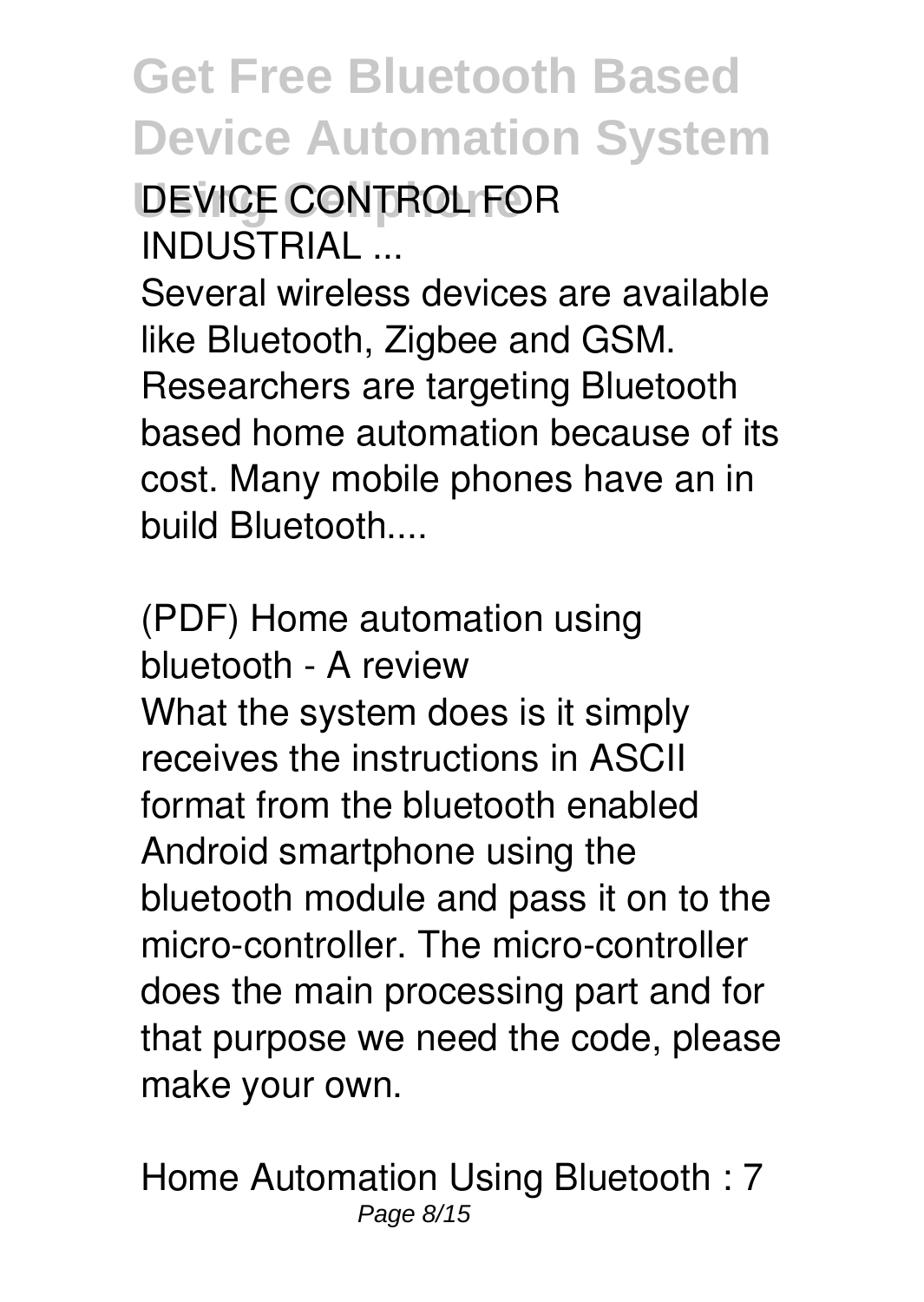**Steps elnstructables** HC-05 (Bluetooth) To make a link between your Arduino and bluetooth, do the following: 1) Go to the bluetooth icon, right click and select Add a Device 2) Search for new device, Our bluetooth module will appear as HC-05, and add it 3) The pairing code will be 1234. 4)after make a pairing, we can now program the arduino and upload a sketch to send or receive data from Computer.

**Home Automation Using Arduino and Bluetooth Control ...**

Install the **"Bluetooth Controller"** application on your Android Device (Mobile Phone or Tablet) from the following link https://play.google.com/s tore/apps/details?id=apps.BT&hl=en; Now pair the Android device with Bluetooth module. Configure the Page 9/15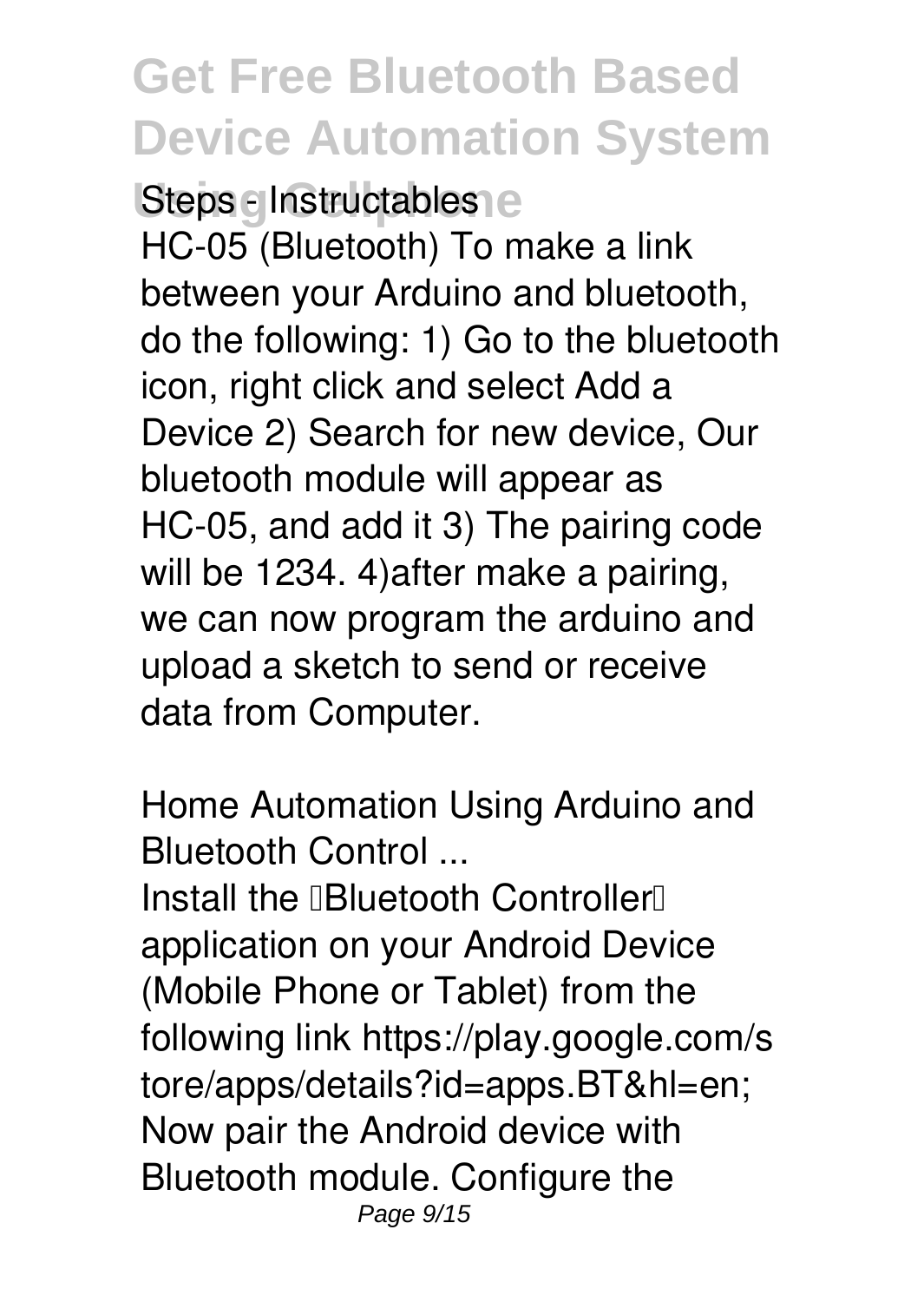**Bluetooth Controller App as per the** 8051 Program. Send data to switch ON or OFF the electrical loads.

**Bluetooth Controlled Electronic Home Appliances**

We have come up with a new system called Arduino based home automation using Bluetooth. This system is super-cost effective and can give the user, the ability to control any electronic device without even spending for a remote control. This project helps the user to control all the electronic devices using his/her smartphone.

**Project report on home automation using Arduino** The circuit design of Home Automation based on Arduino and Bluetooth is very simple and is explained below. Page 10/15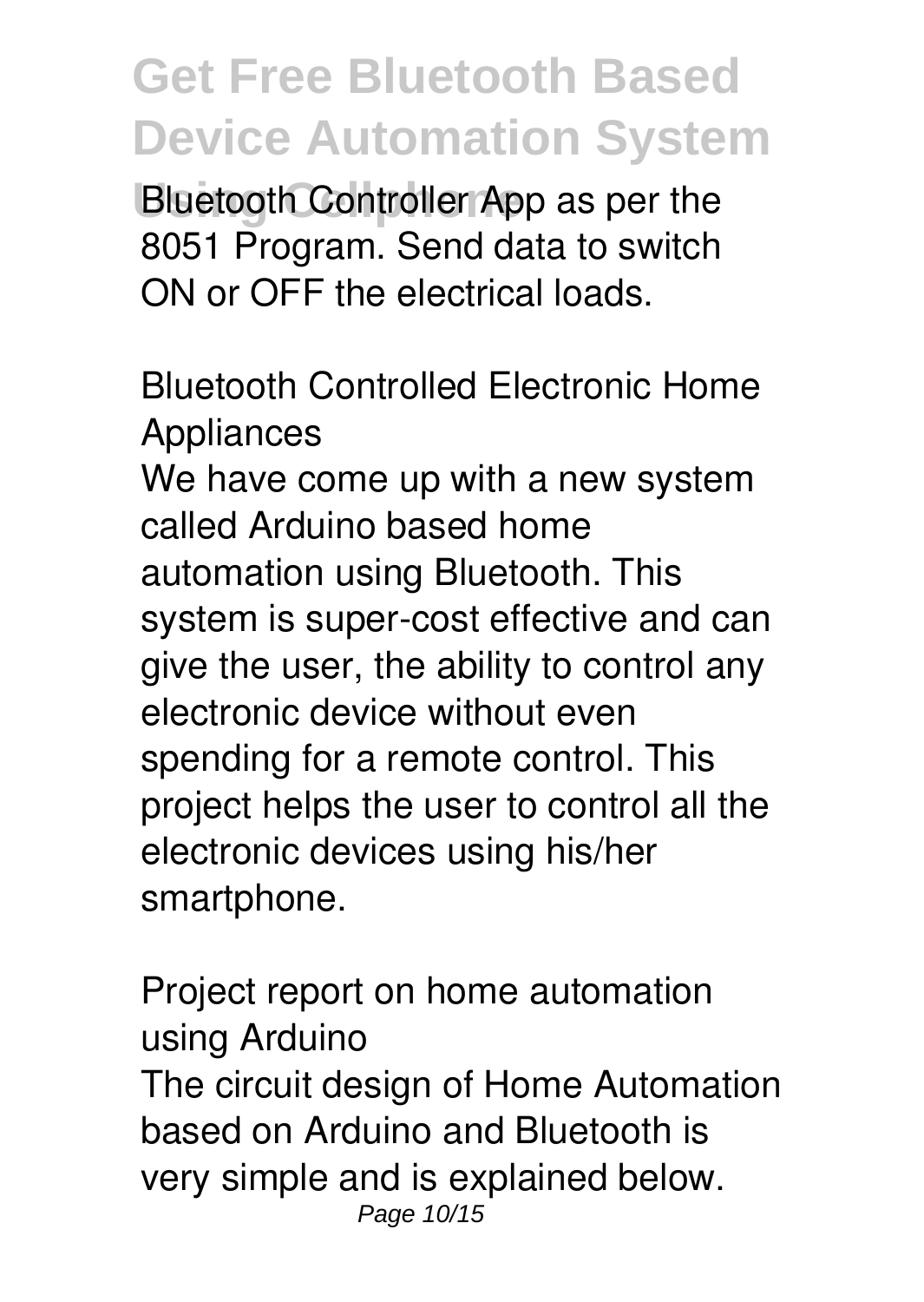**The Bluetooth module has 4 <sup>0</sup> pins:** VCC, TX, RX and GND. VCC and GND are connected to 5V and ground from Arduino UNO. The Bluetooth module works on 3.3V and it has an on board 5V to 3.3V regulator. The TX and RX pins of the Bluetooth module must be connected to RX and TX pins of the Arduino. when connecting RX of Bluetooth to TX of Arduino (or any microcontroller as a matter of fact ...

**Bluetooth Based Home Automation - Arduino Project Hub** The system developed during the course of this research consists of a Host Controller (HC) implemented on a Personal Computer (PC), and a microcontroller based temperaturesensor/fan-controller, that is able to communicate with the host through the Bluetooth link. The system is based on Page 11/15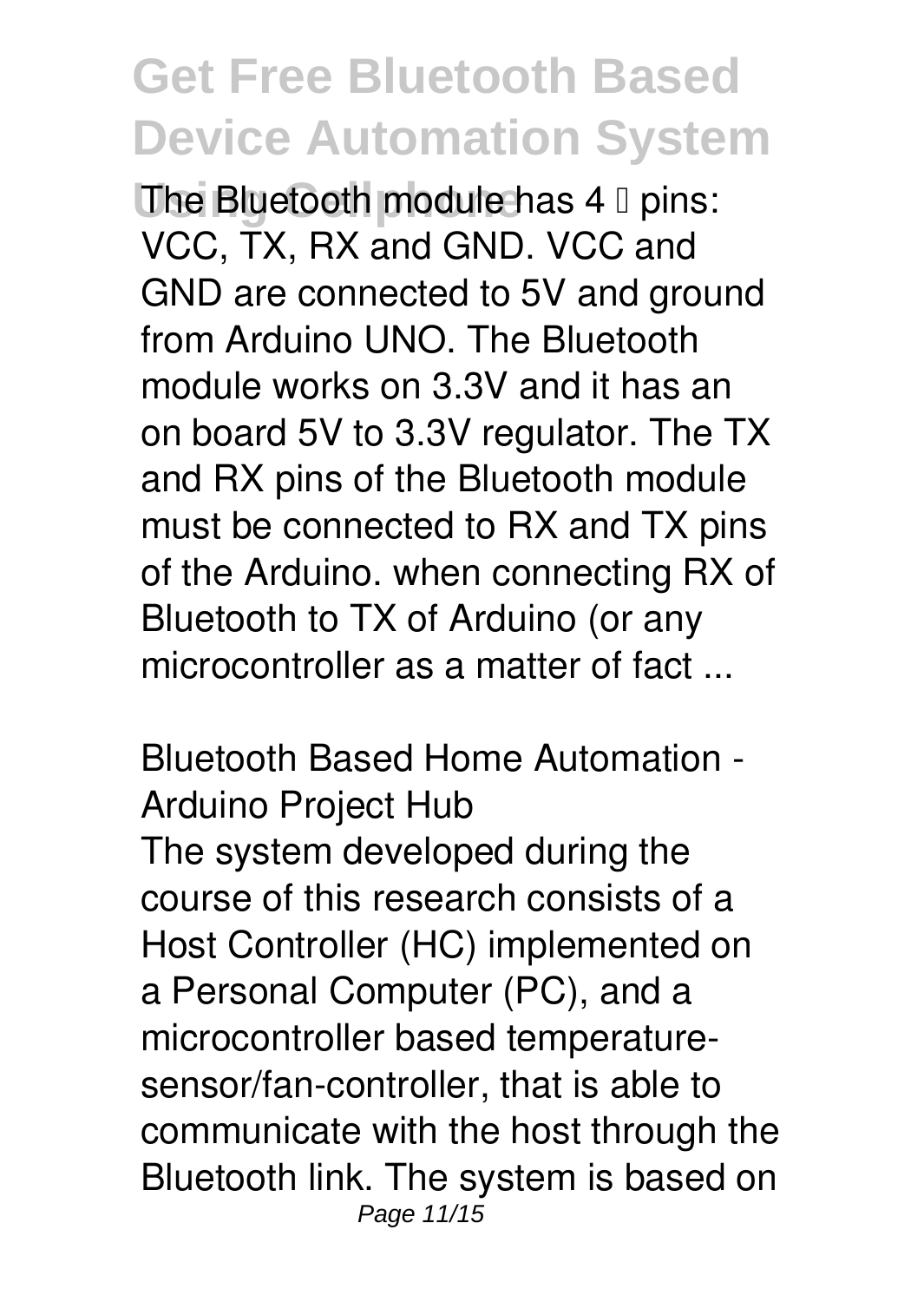**Home Automation Protocol (HAP),** developed by the authors in order to facilitate the master slave communication in a home automation network . This protocol ensures a prioritized, interlocked exchange of data.

**Bluetooth based home automation system - ScienceDirect** Bluetooth control home automation system needs an android or ios app which can enable Bluetooth of the mobile and can be connected to the device. there are some relays at the board that can easily connect to the home appliance.

**Arduino home automation using Bluetooth - TECHATRONICS** Home Automation 3.3.4 HC-05 Bluetooth Module Interfacing with Page 12/15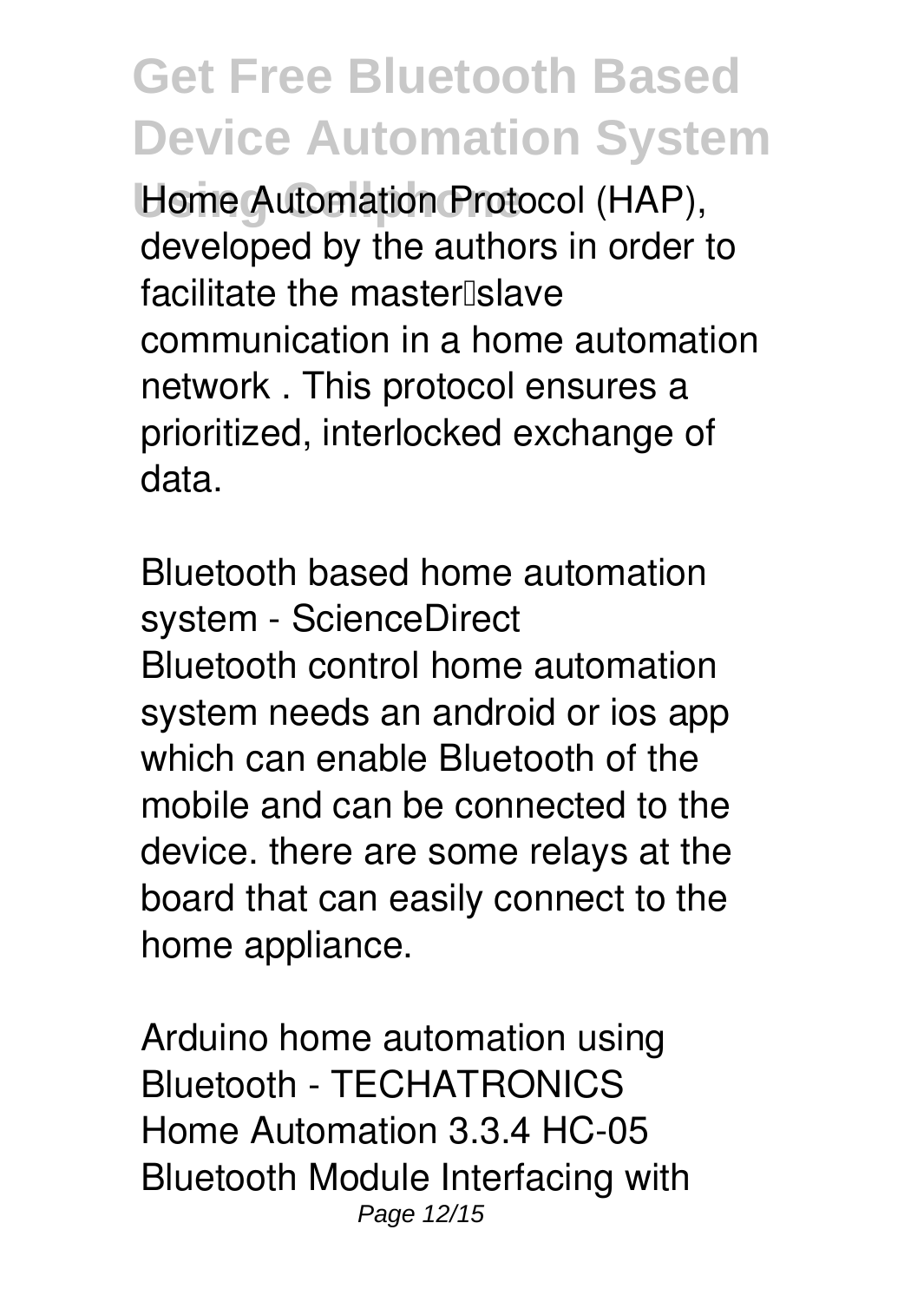Arduino UNO HC-05 is a Bluetooth device used for wireless communication with Bluetooth enabled devices (like smartphone). It communicates with microcontrollers using serial communication (USART). Default settings of HC-05 Bluetooth module can be changed using certain AT commands.

**PROJECT REPORT ON Home automation using by Bluetooth** Gives us the well-known  $\alpha$  cable chaos that comes to an end under their desk. Now with Bluetooth technology embedded, digital devices are a network where the appliances and devices can communicate with each other. Today, home automation is one of the main applications of Bluetooth technology.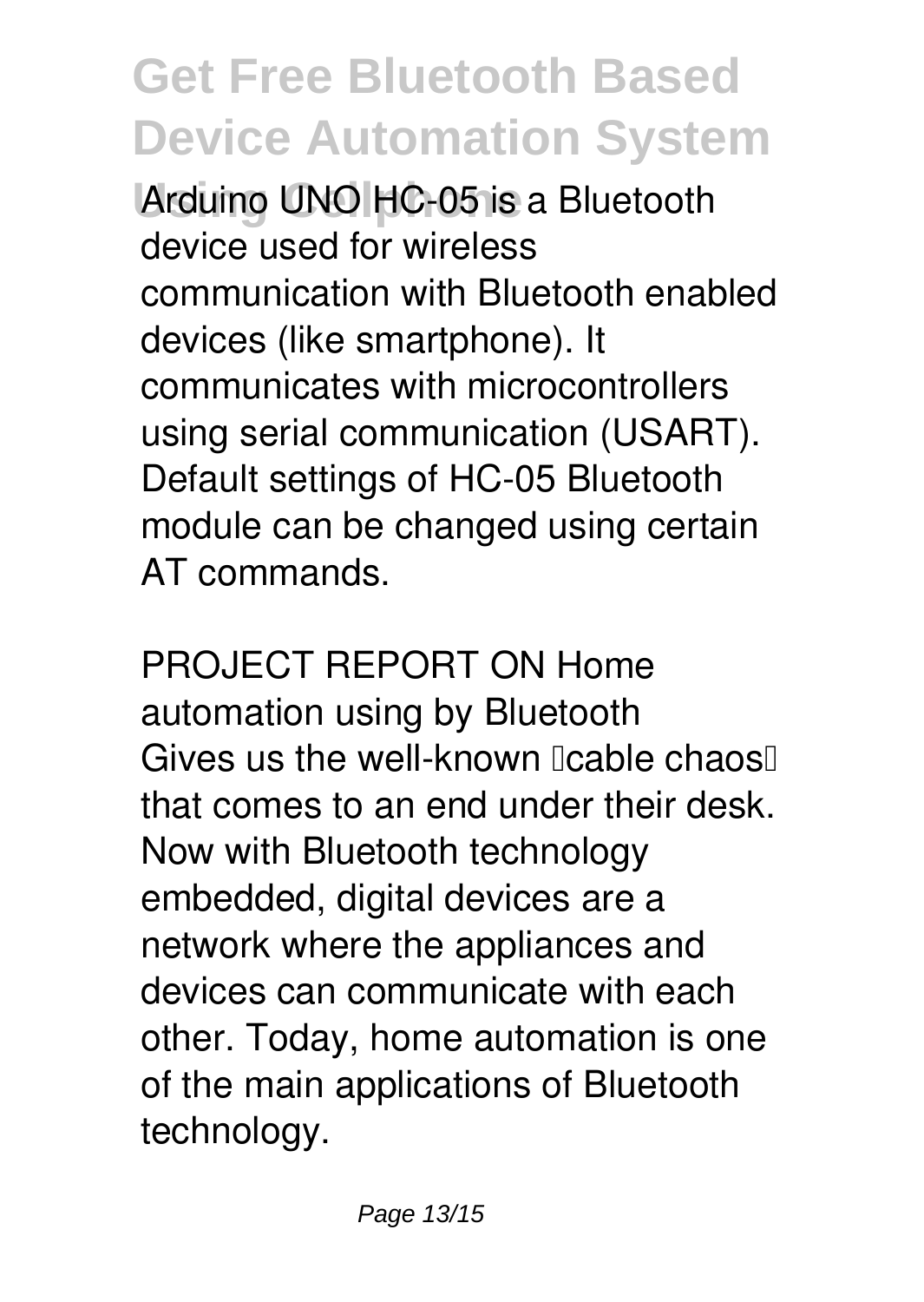**Best bluetooth based home automation system in 2020** Home Automation system using Bluetooth Automation is also involved in building management system in which lights, temperature, security devices and other appliances are controlled through a high degree of computer involvement.

**Bluetooth based home automation system using android phone** The proposed home automation system contains three hardware components smartphone, Arduino board and Bluetooth module. Smartphone is used to communicate with Arduino board using a smartphone application and Bluetooth technology. In this research work Bluetooth module HC 05 and Arduino Uno are used for hardware Page 14/15